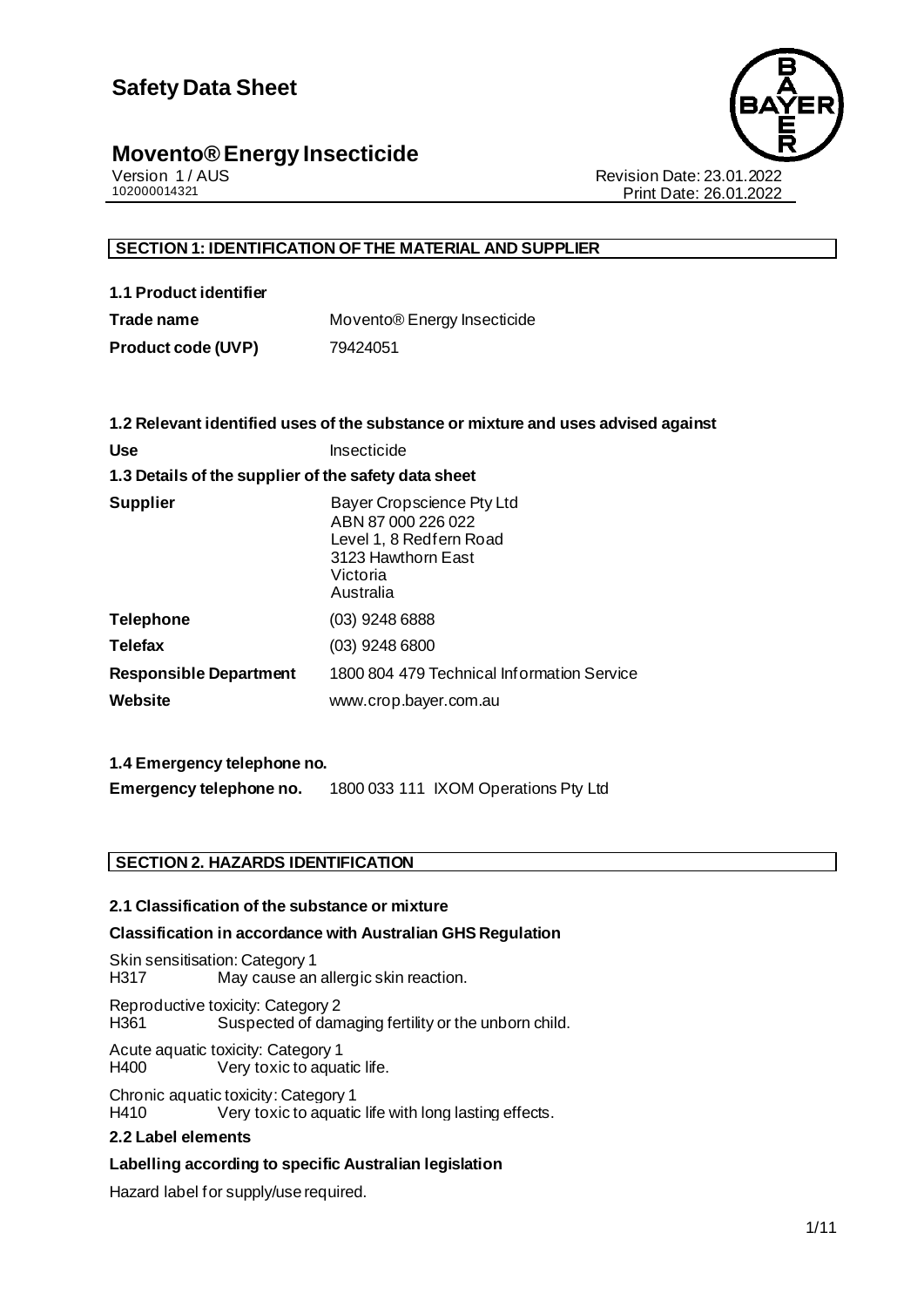

Revision Date: 23.01.2022 Print Date: 26.01.2022

#### **Hazardous components which must be listed on the label:**

**Imidacloprid Spirotetramat** 

**Signal word:** Warning

#### **Hazard statements**

| H <sub>317</sub> | May cause an allergic skin reaction.                 |
|------------------|------------------------------------------------------|
| H361             | Suspected of damaging fertility or the unborn child. |
|                  |                                                      |

#### **Precautionary statements**

| P <sub>202</sub><br>P <sub>261</sub><br>P <sub>280</sub><br>P302 + P352<br>$P333 + P313$<br>$P308 + P313$<br>$P362 + P364$ | Do not handle until all safety precautions have been read and understood.<br>Avoid breathing mist/spray.<br>Wear protective gloves/protective clothing/eye protection/face protection.<br>IF ON SKIN: Wash with plenty of water/soap.<br>If skin irritation or rash occurs: Get medical advice attention.<br>IF exposed or concerned: Get medical advice/attention.<br>Take off contaminated clothing and wash it before reuse. |
|----------------------------------------------------------------------------------------------------------------------------|---------------------------------------------------------------------------------------------------------------------------------------------------------------------------------------------------------------------------------------------------------------------------------------------------------------------------------------------------------------------------------------------------------------------------------|
| P405                                                                                                                       | Store locked up.                                                                                                                                                                                                                                                                                                                                                                                                                |
| P <sub>501</sub>                                                                                                           | Dispose of contents/container in accordance with local regulation.                                                                                                                                                                                                                                                                                                                                                              |
|                                                                                                                            |                                                                                                                                                                                                                                                                                                                                                                                                                                 |

#### **2.3 Other hazards**

No additional hazards known beside those mentioned.

#### **SECTION 3. COMPOSITION/INFORMATION ON INGREDIENTS**

#### **Chemical nature**

Imidacloprid 120 g/l + Spirotetramat 120 g/l Suspension concentrate (=flowable concentrate)(SC)

| Chemical name                                                                                                | CAS-No.                            | Concentration [%]   |
|--------------------------------------------------------------------------------------------------------------|------------------------------------|---------------------|
| Imidacloprid                                                                                                 | 138261-41-3, 105827- 11.00<br>78-9 |                     |
| Spirotetramat                                                                                                | 203313-25-1                        | 11.00               |
| reaction mass of 5-chloro-2- methyl-2H-<br>isothiazol-3-one and 2-methyl-2H-isothiazol-<br>$3 -$ one $(3:1)$ | 55965-84-9                         | $> 0.0002 - 0.0015$ |
| 1,2-Benzisothiazol-3(2H)-one                                                                                 | 2634-33-5                          | $> 0.005 - 0.05$    |
| Other ingredients (non-hazardous) to 100%                                                                    |                                    |                     |

#### **SECTION 4. FIRST AID MEASURES**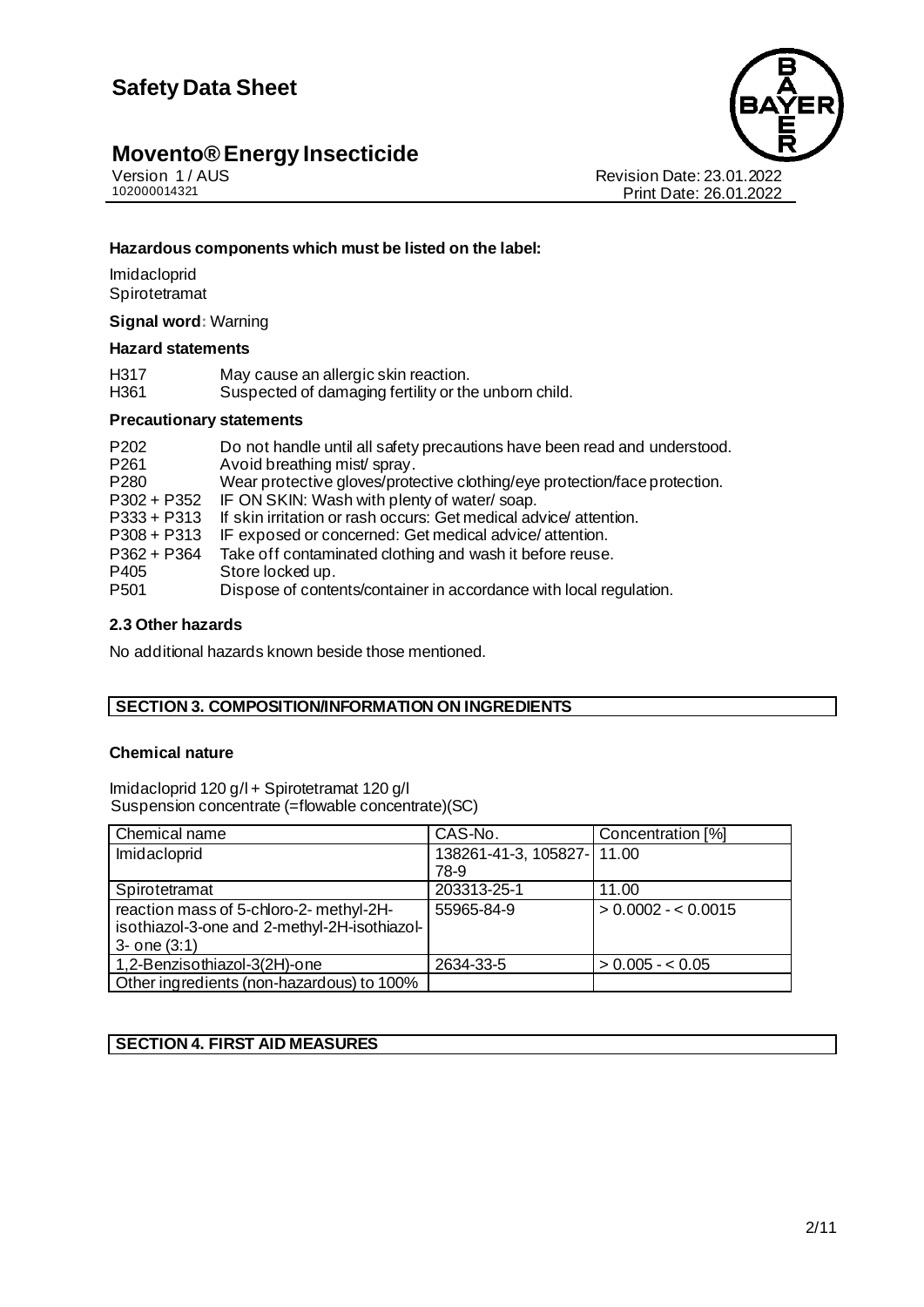

Revision Date: 23.01.2022 Print Date: 26.01.2022

**If poisoning occurs, immediately contact a doctor or Poisons Information Centre (telephone 13 11 26), and follow the advice given. Show this Safety Data Sheet to the doctor.**

| 4.1 Description of first aid measures                                                                                                                                                                                                                                                                                            |  |  |  |
|----------------------------------------------------------------------------------------------------------------------------------------------------------------------------------------------------------------------------------------------------------------------------------------------------------------------------------|--|--|--|
| Move out of dangerous area. Place and transport victim in stable<br>position (lying sideways). Remove contaminated clothing immediately<br>and dispose of safely.                                                                                                                                                                |  |  |  |
| Move to fresh air. Keep patient warm and at rest. Call a physician or<br>poison control center immediately.                                                                                                                                                                                                                      |  |  |  |
| Wash off thoroughly with plenty of soap and water, if available with<br>polyethyleneglycol 400, subsequently rinse with water. If symptoms<br>persist, call a physician.                                                                                                                                                         |  |  |  |
| Rinse immediately with plenty of water, also under the eyelids, for at<br>least 15 minutes. Remove contact lenses, if present, after the first 5<br>minutes, then continue rinsing eye. Get medical attention if irritation<br>develops and persists.                                                                            |  |  |  |
| Rinse mouth. Do NOT induce vomiting. Call a physician or poison<br>control center immediately.                                                                                                                                                                                                                                   |  |  |  |
| 4.2 Most important symptoms and effects, both acute and delayed                                                                                                                                                                                                                                                                  |  |  |  |
| If large amounts are ingested, the following symptoms may occur:                                                                                                                                                                                                                                                                 |  |  |  |
| Nausea, Abdominal pain, Dizziness                                                                                                                                                                                                                                                                                                |  |  |  |
| 4.3 Indication of any immediate medical attention and special treatment needed                                                                                                                                                                                                                                                   |  |  |  |
| Treat symptomatically. Monitor: respiratory and cardiac functions. In<br>case of ingestion gastric lavage should be considered in cases of<br>significant ingestions only within the first 2 hours. However, the<br>application of activated charcoal and sodium sulphate is always<br>advisable. There is no specific antidote. |  |  |  |
|                                                                                                                                                                                                                                                                                                                                  |  |  |  |

#### **SECTION 5. FIRE FIGHTING MEASURES**

| 5.1 Extinguishing media                                         |                                                                                                                                                                     |
|-----------------------------------------------------------------|---------------------------------------------------------------------------------------------------------------------------------------------------------------------|
| <b>Suitable</b>                                                 | Water spray, Carbon dioxide (CO2), Foam, Sand                                                                                                                       |
| 5.2 Special hazards arising<br>from the substance or<br>mixture | In the event of fire the following may be released: Hydrogen chloride<br>(HCI), Hydrogen cyanide (hydrocyanic acid), Carbon monoxide (CO),<br>Nitrogen oxides (NOx) |
| 5.3 Advice for firefighters                                     |                                                                                                                                                                     |
| <b>Special protective</b><br>equipment for firefighters         | In the event of fire and/or explosion do not breathe fumes. In the event<br>of fire, wear self-contained breathing apparatus.                                       |
| <b>Further information</b>                                      | Contain the spread of the fire-fighting media. Do not allow run-off from<br>fire fighting to enter drains or water courses.                                         |
| <b>Hazchem Code</b>                                             | $\cdot$ 3Z                                                                                                                                                          |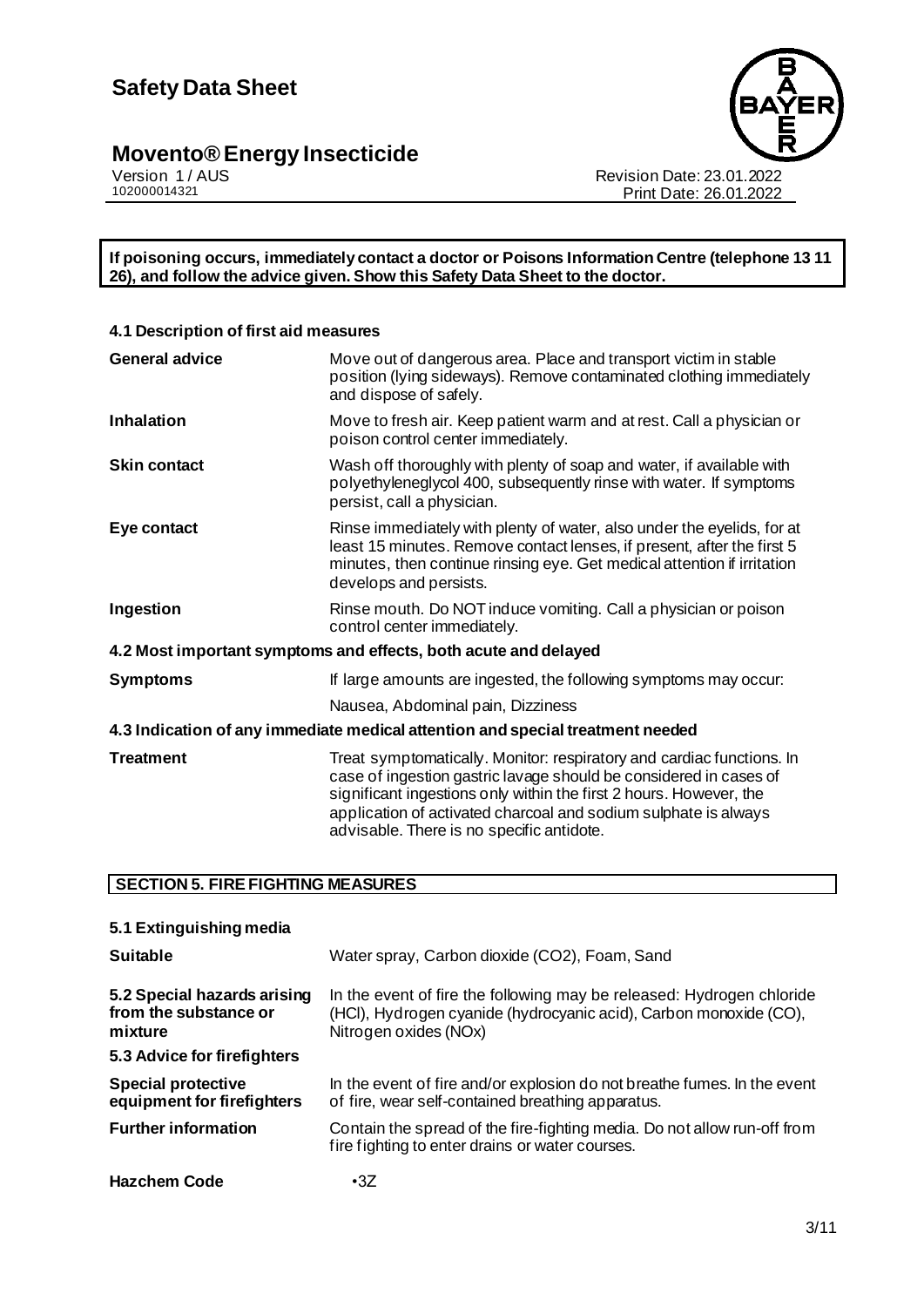

Version 1 / AUS<br>102000014321<br>Print Date: 26.01.2022 Print Date: 26.01.2022

#### **SECTION 6. ACCIDENTAL RELEASE MEASURES**

|                                                           | 6.1 Personal precautions, protective equipment and emergency procedures                                                                                                                                                                                  |
|-----------------------------------------------------------|----------------------------------------------------------------------------------------------------------------------------------------------------------------------------------------------------------------------------------------------------------|
| <b>Precautions</b>                                        | Avoid contact with spilled product or contaminated surfaces. When<br>dealing with a spillage do not eat, drink or smoke. Use personal<br>protective equipment. Keep unauthorized people away.                                                            |
| <b>6.2 Environmental</b><br>precautions                   | Contain contaminated water and fire fighting water. Do not allow to<br>get into surface water, drains and ground water. If the product<br>contaminates rivers and lakes or drains inform respective authorities.                                         |
| 6.3 Methods and materials for containment and cleaning up |                                                                                                                                                                                                                                                          |
| Methods for cleaning up                                   | Soak up with inert absorbent material (e.g. sand, silica gel, acid<br>binder, universal binder, sawdust). Clean contaminated floors and<br>objects thoroughly, observing environmental regulations. Keep in<br>suitable, closed containers for disposal. |
| 6.4 Reference to other<br>sections                        | Information regarding safe handling, see section 7.<br>Information regarding personal protective equipment, see section 8.<br>Information regarding waste disposal, see section 13.                                                                      |

#### **SECTION 7. HANDLING AND STORAGE**

#### **7.1 Precautions for safe handling**

| Advice on safe handling                                 | Use only in area provided with appropriate exhaust ventilation.                                                                                                                                                                                                                                |  |
|---------------------------------------------------------|------------------------------------------------------------------------------------------------------------------------------------------------------------------------------------------------------------------------------------------------------------------------------------------------|--|
| Hygiene measures                                        | Avoid contact with skin, eyes and clothing. Keep working clothes<br>separately. Wash hands immediately after work, if necessary take a<br>shower. Remove soiled clothing immediately and clean thoroughly<br>before using again. Garments that cannot be cleaned must be<br>destroved (burnt). |  |
|                                                         | 7.2 Conditions for safe storage, including any incompatibilities                                                                                                                                                                                                                               |  |
| <b>Requirements for storage</b><br>areas and containers | Store in original container. Keep containers tightly closed in a dry, cool<br>and well-ventilated place. Store in a place accessible by authorized<br>persons only. Keep away from direct sunlight.                                                                                            |  |

**Advice on common storage** Keep away from food, drink and animal feedingstuffs.

#### **SECTION 8. EXPOSURE CONTROLS / PERSONAL PROTECTION**

#### **8.1 Control parameters**

| <b>Components</b> | CAS-No.     | <b>Control parameters</b>       | <b>Update</b> | <b>Basis</b> |
|-------------------|-------------|---------------------------------|---------------|--------------|
| Imidacloprid      | 138261-41-3 | $0.7 \,\mathrm{mg/m3}$<br>(TWA) |               | OES BCS*     |
| Spirotetramat     | 203313-25-1 | 1.4 mg/m $3$<br>(SK-SEN)        |               | OES BCS*     |

\*OES BCS: Internal Bayer AG, Crop Science Division "Occupational Exposure Standard"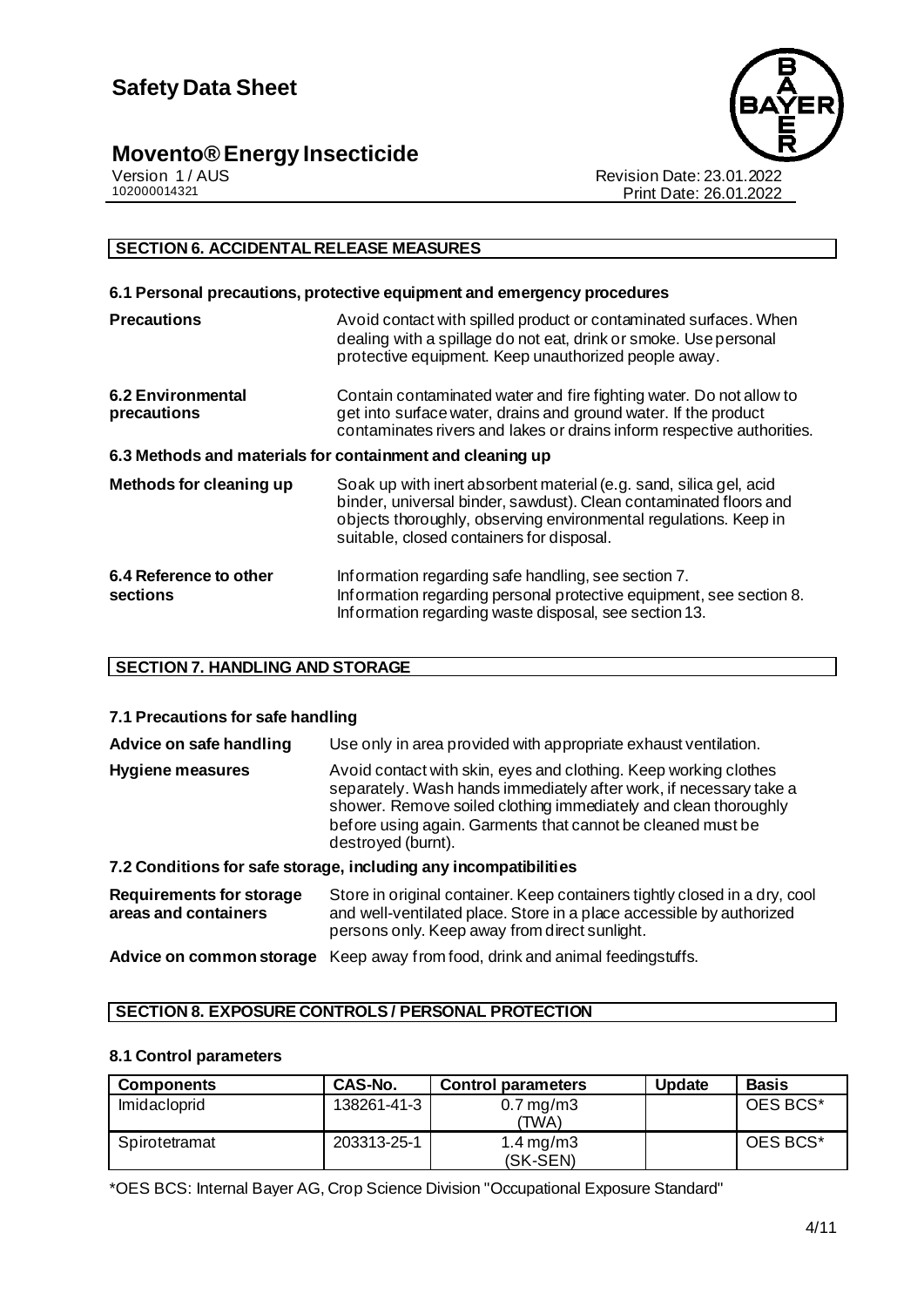## **Safety Data Sheet**

### **Movento® Energy Insecticide 5/11**



Version 1 / AUS Revision Date: 23.01.2022 102000014321 Print Date: 26.01.2022

#### **8.2 Exposure controls**

| <b>Respiratory protection</b>      | Respiratory protection is not required under anticipated<br>circumstances of exposure.<br>instructions regarding wearing and maintenance.                                                                                                                                                                                                                                                                                                                                                                                              | Respiratory protection should only be used to control residual risk of<br>short duration activities, when all reasonably practicable steps have<br>been taken to reduce exposure at source e.g. containment and/or<br>local extract ventilation. Always follow respirator manufacturer's                                                                                                                                                                                                                                                                                                      |
|------------------------------------|----------------------------------------------------------------------------------------------------------------------------------------------------------------------------------------------------------------------------------------------------------------------------------------------------------------------------------------------------------------------------------------------------------------------------------------------------------------------------------------------------------------------------------------|-----------------------------------------------------------------------------------------------------------------------------------------------------------------------------------------------------------------------------------------------------------------------------------------------------------------------------------------------------------------------------------------------------------------------------------------------------------------------------------------------------------------------------------------------------------------------------------------------|
| <b>Hand protection</b>             | contact time.<br>drinking, smoking or using the toilet.<br>Material<br>Rate of permeability<br>Glove thickness<br>Protective index<br><b>Directive</b>                                                                                                                                                                                                                                                                                                                                                                                 | Please observe the instructions regarding permeability and<br>breakthrough time which are provided by the supplier of the gloves.<br>Also take into consideration the specific local conditions under which<br>the product is used, such as the danger of cuts, abrasion, and the<br>Wash gloves when contaminated. Dispose of when contaminated<br>inside, when perforated or when contamination on the outside cannot<br>be removed. Wash hands frequently and always before eating,<br>Nitrile rubber<br>> 480 min<br>$> 0.4$ mm<br>Class 6<br>Protective gloves complying with EN<br>374. |
| Eye protection                     |                                                                                                                                                                                                                                                                                                                                                                                                                                                                                                                                        | Wear goggles (conforming to EN166, Field of Use = 5 or equivalent).                                                                                                                                                                                                                                                                                                                                                                                                                                                                                                                           |
| Skin and body protection           | Wear standard coveralls and Category 3 Type 4 suit.<br>If there is a risk of significant exposure, consider a higher protective<br>type suit.<br>Wear two layers of clothing wherever possible. Polyester/cotton or<br>cotton overalls should be worn under chemical protection suit and<br>should be professionally laundered frequently.<br>If chemical protection suit is splashed, sprayed or significantly<br>contaminated, decontaminate as far as possible, then carefully<br>remove and dispose of as advised by manufacturer. |                                                                                                                                                                                                                                                                                                                                                                                                                                                                                                                                                                                               |
| <b>General protective measures</b> | In normal use and handling conditions please refer to the label<br>and/or leaflet. In all other cases the above mentioned<br>recommendations would apply.                                                                                                                                                                                                                                                                                                                                                                              |                                                                                                                                                                                                                                                                                                                                                                                                                                                                                                                                                                                               |
| <b>Engineering Controls</b>        |                                                                                                                                                                                                                                                                                                                                                                                                                                                                                                                                        |                                                                                                                                                                                                                                                                                                                                                                                                                                                                                                                                                                                               |
| Advice on safe handling            |                                                                                                                                                                                                                                                                                                                                                                                                                                                                                                                                        | Use only in area provided with appropriate exhaust ventilation.                                                                                                                                                                                                                                                                                                                                                                                                                                                                                                                               |

#### **SECTION 9. PHYSICAL AND CHEMICAL PROPERTIES**

|                        | 9.1 Information on basic physical and chemical properties |
|------------------------|-----------------------------------------------------------|
| Form                   | suspension                                                |
| Colour                 | white to beige                                            |
| <b>Odour</b>           | weak, characteristic                                      |
| <b>Odour Threshold</b> | No data available                                         |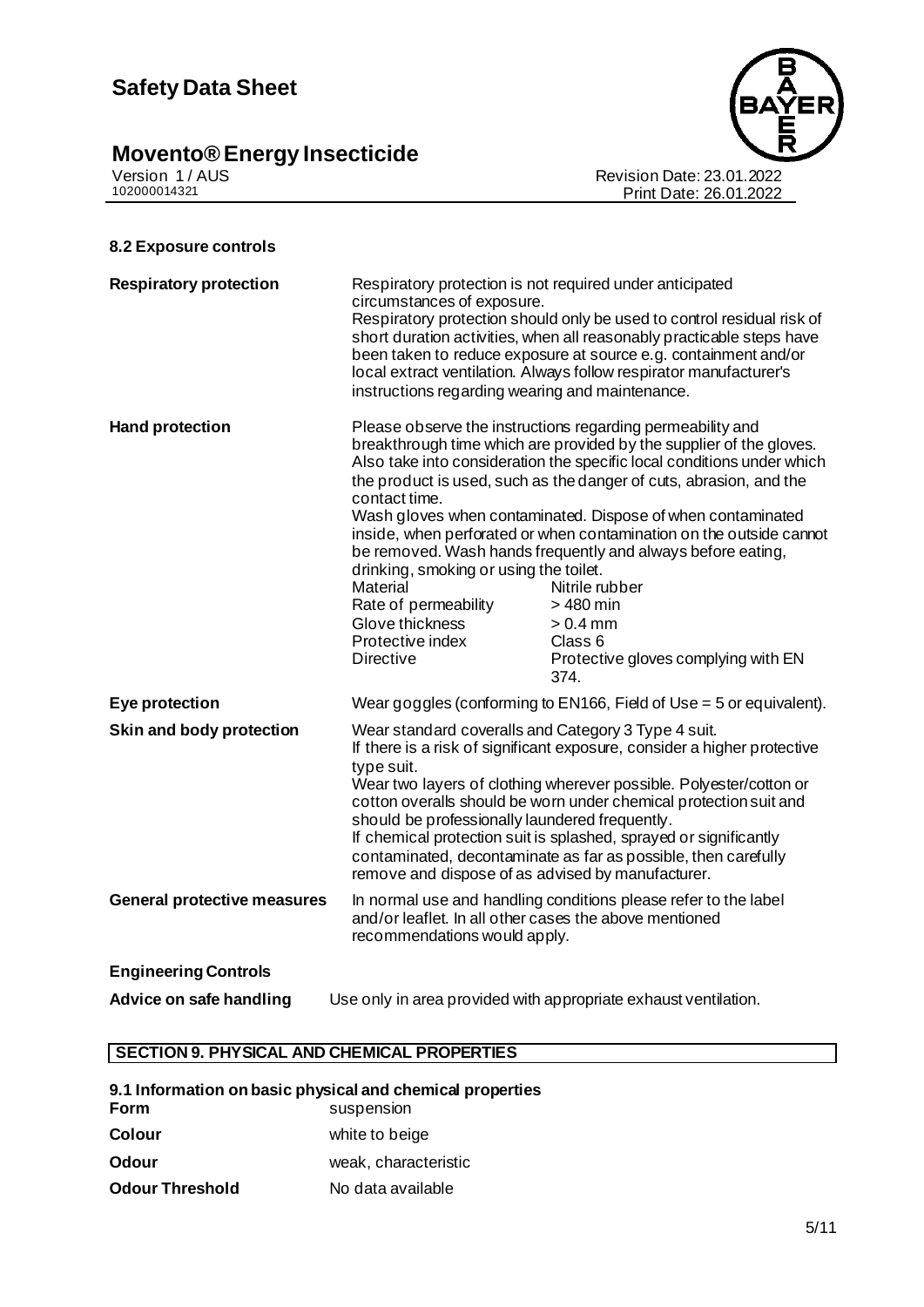## **Safety Data Sheet**

### **Movento® Energy Insecticide 6/11**



Version 1 / AUS Revision Date: 23.01.2022 102000014321 Print Date: 26.01.2022

| pH                                                       | 4.0 - 5.0 (100 %) (23 °C)                                                             |
|----------------------------------------------------------|---------------------------------------------------------------------------------------|
| Melting point/range                                      | No data available                                                                     |
| <b>Boiling Point</b>                                     | No data available                                                                     |
| <b>Flash point</b>                                       | $>100^{\circ}$ C<br>No flash point - Determination conducted up to the boiling point. |
| <b>Flammability</b>                                      | No data available                                                                     |
| <b>Auto-ignition temperature</b>                         | 455 °C                                                                                |
| Minimum ignition energy                                  | No data available                                                                     |
| Self-accelarating<br>decomposition temperature<br>(SADT) | No data available                                                                     |
| <b>Upper explosion limit</b>                             | No data available                                                                     |
| <b>Lower explosion limit</b>                             | No data available                                                                     |
| Vapour pressure                                          | No data available                                                                     |
| <b>Evaporation rate</b>                                  | No data available                                                                     |
| <b>Relative vapour density</b>                           | No data available                                                                     |
| <b>Relative density</b>                                  | No data available                                                                     |
| <b>Density</b>                                           | ca. 1.09 g/cm <sup>3</sup> (20 °C)                                                    |
| <b>Water solubility</b>                                  | miscible                                                                              |
| <b>Partition coefficient: n-</b><br>octanol/water        | Imidacloprid: log Pow: 0.57                                                           |
|                                                          | Spirotetramat: log Pow: 2.5(pH 7)                                                     |
| Viscosity, dynamic                                       | 350 - 650 mPa.s (23 °C)<br>Velocity gradient 7.5/s                                    |
| <b>Viscosity, kinematic</b>                              | No data available                                                                     |
| <b>Surface tension</b>                                   | 30 mN/m (25 °C)<br>Determined in the undiluted form.                                  |
| <b>Impact sensitivity</b>                                | Not impact sensitive.                                                                 |
| <b>Oxidizing properties</b>                              | No oxidizing properties                                                               |
| <b>Explosivity</b>                                       | Not explosive<br>92/69/EEC, A.14 / OECD 113                                           |
| 9.2 Other information                                    | Further safety related physical-chemical data are not known.                          |

### **SECTION 10. STABILITY AND REACTIVITY**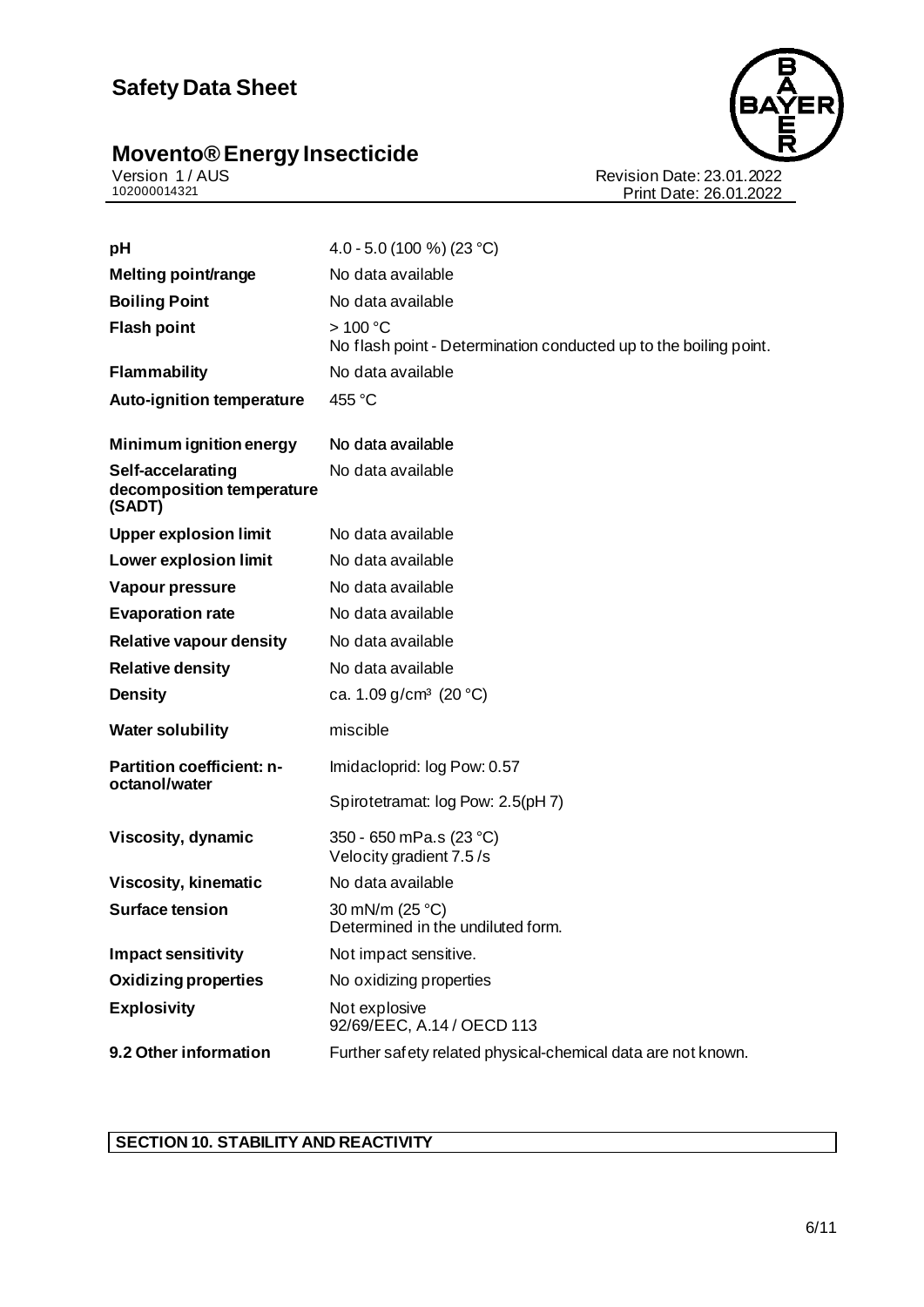### **Safety Data Sheet**

## **Movento® Energy Insecticide**<br>Version 1/AUS



Version 1 / AUS<br>102000014321<br>Print Date: 26.01.2022 Print Date: 26.01.2022

| <b>10.1 Reactivity</b>                          | Stable under normal conditions.                                                         |
|-------------------------------------------------|-----------------------------------------------------------------------------------------|
| <b>10.2 Chemical stability</b>                  | Stable under recommended storage conditions.                                            |
| 10.3 Possibility of<br>hazardous reactions      | No hazardous reactions when stored and handled according to<br>prescribed instructions. |
| 10.4 Conditions to avoid                        | Extremes of temperature and direct sunlight.                                            |
|                                                 | <b>10.5 Incompatible materials</b> Store only in the original container.                |
| <b>10.6 Hazardous</b><br>decomposition products | No decomposition products expected under normal conditions of use.                      |

#### **SECTION 11. TOXICOLOGICAL INFORMATION**

#### **11.1 Information on toxicological effects**

| <b>Acute oral toxicity</b>           | LD50 (Rat) $> 2,000$ mg/kg                                                                                                               |
|--------------------------------------|------------------------------------------------------------------------------------------------------------------------------------------|
| <b>Acute inhalation toxicity</b>     | $LC50$ (Rat) $> 2.76$ mg/l<br>Exposure time: 4 h<br>Determined in the form of a respirable aerosol.<br>Highest attainable concentration. |
| <b>Acute dermal toxicity</b>         | LD50 (Rat) $> 2,000$ mg/kg                                                                                                               |
| <b>Skin corrosion/irritation</b>     | No skin irritation (Rabbit)                                                                                                              |
| Serious eye damage/eye<br>irritation | Slight irritant effect - does not require labelling (Rabbit)                                                                             |
| Respiratory or skin<br>sensitisation | Skin: Sensitising (Guinea pig)<br>The value mentioned relates to the active ingredient spirotetramat.                                    |

#### **Assessment mutagenicity**

Imidacloprid was not mutagenic or genotoxic based on the overall weight of evidence in a battery of in vitro and in vivo tests.

Spirotetramat was not mutagenic or genotoxic based on the overall weight of evidence in a battery of in vitro and in vivo tests.

#### **Assessment carcinogenicity**

Imidacloprid was not carcinogenic in lifetime feeding studies in rats and mice. Spirotetramat was not carcinogenic in lifetime feeding studies in rats and mice.

#### **Assessment toxicity to reproduction**

Imidacloprid caused reproduction toxicity in a two-generation study in rats only at dose levels also toxic to the parent animals. The reproduction toxicity seen with Imidacloprid is related to parental toxicity. Spirotetramat caused male reproductive toxicity in the presence of general toxicity in the rat at very high experimental dose levels. There were no effects on male fertility in mice and dogs. The reproductive toxicity seen with Spirotetramat is due to an overwhelmed elimination capacity at high doses. The high dose levels needed for this effect cannot be achieved even in a worst case exposure scenario.

#### **Assessment developmental toxicity**

Imidacloprid caused developmental toxicity only at dose levels toxic to the dams. The developmental effects seen with Imidacloprid are related to maternal toxicity.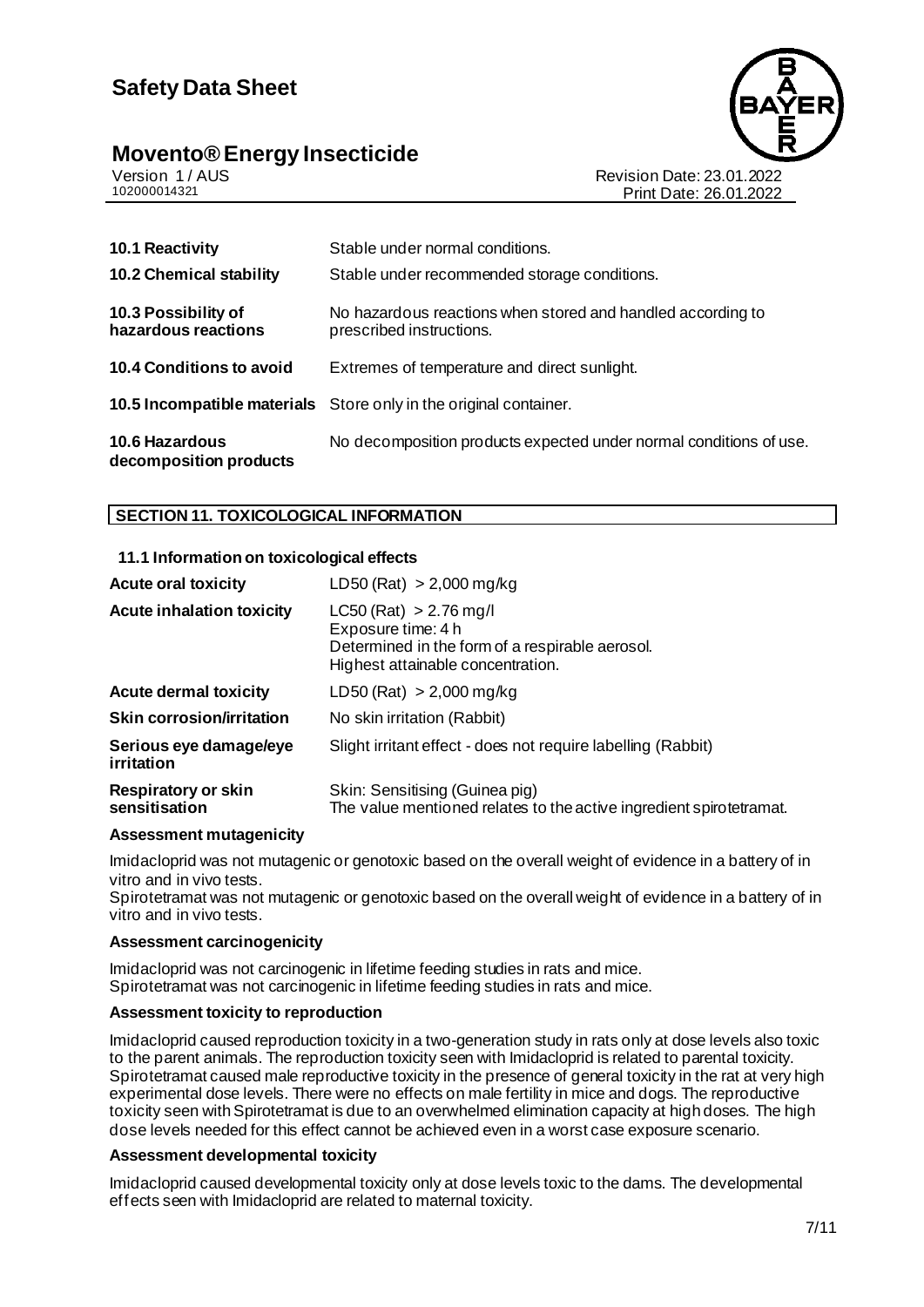

Version 1 / AUS<br>102000014321<br>Print Date: 26.01.2022 Print Date: 26.01.2022

Spirotetramat caused developmental toxicity only at dose levels toxic to the dams. Spirotetramat caused a delayed foetal growth, an increased incidence of variations.

#### **Assessment STOT Specific target organ toxicity – single exposure**

Imidacloprid: Based on available data, the classification criteria are not met.

Spirotetramat: May cause respiratory irritation.

#### **Assessment STOT Specific target organ toxicity – repeated exposure**

Imidacloprid did not cause specific target organ toxicity in experimental animal studies. Spirotetramat did not cause specific target organ toxicity in experimental animal studies.

#### **Aspiration hazard**

Based on available data, the classification criteria are not met.

#### **Information on likely routes of exposure**

Harmful if inhaled. May cause skin irritation. Skin sensitiser May cause eye irritation. Harmful if swallowed.

### **Early onset symptoms related to exposure**

Refer to Section 4

#### **Delayed health effects from exposure**  Refer to Section 11

#### **Exposure levels and health effects**  Refer to Section 4

#### **Interactive effects**  Not known

**When specific chemical data is not available**  Not applicable

#### **Mixture of chemicals**

Refer to Section 2.1

#### **Further information**

No further toxicological information is available.

#### **SECTION 12. ECOLOGICAL INFORMATION**

#### **12.1 Toxicity**

| <b>Toxicity to fish</b>                     | LC50 (Lepomis macrochirus (Bluegill sunfish)) 15.5 mg/l<br>Exposure time: 96 h                                                                       |
|---------------------------------------------|------------------------------------------------------------------------------------------------------------------------------------------------------|
| <b>Toxicity to aquatic</b><br>invertebrates | EC50 (Daphnia magna (Water flea)) 112 mg/l<br>Exposure time: 48 h<br>EC50 (Chironomus riparius (non-biting midge)) 0.209 mg/l<br>Exposure time: 48 h |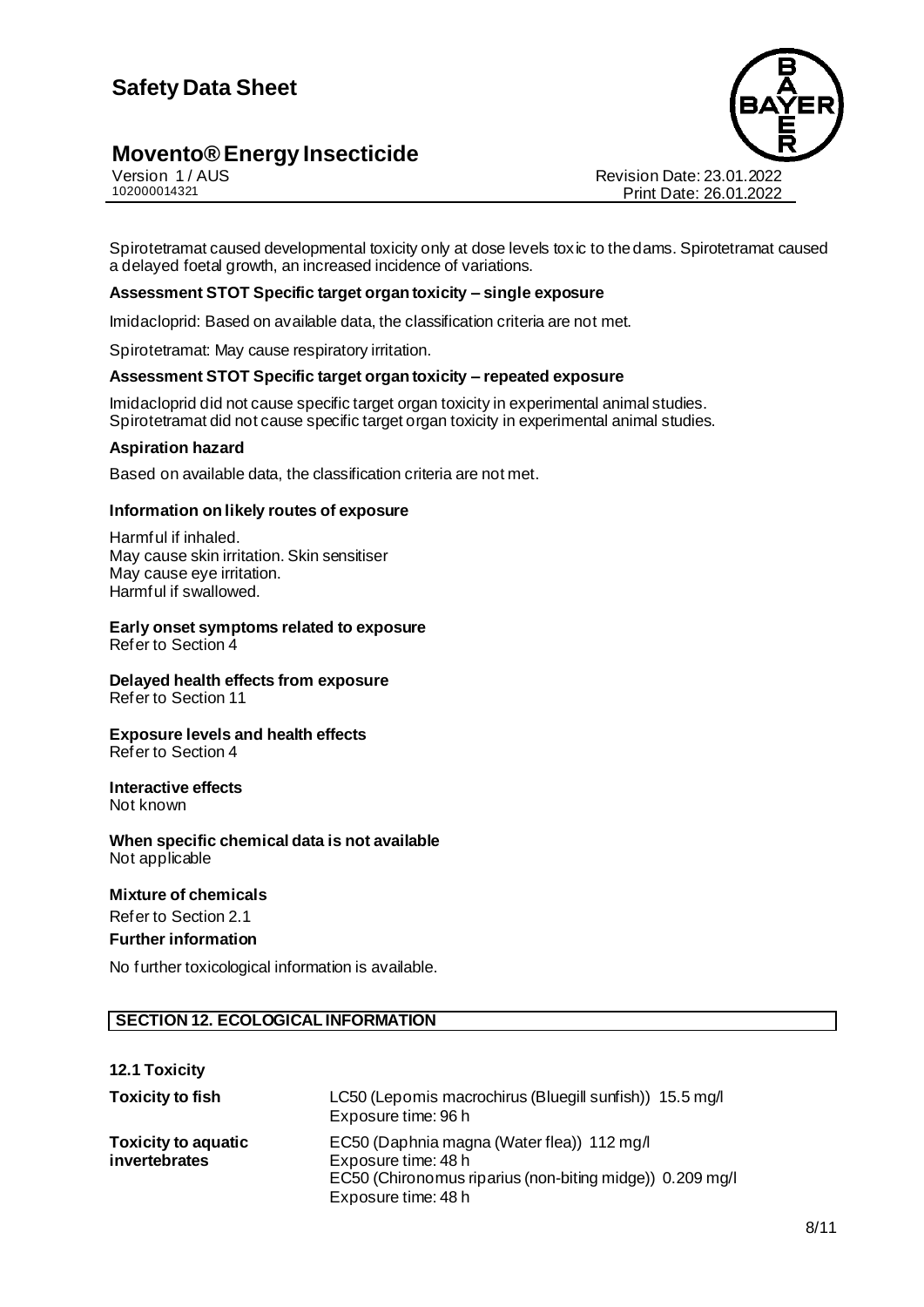

Version 1 / AUS<br>102000014321<br>Print Date: 26.01.2022 Print Date: 26.01.2022

| IC50 (Raphidocelis subcapitata (freshwater green alga)) > 100 mg/l<br>Growth rate; Exposure time: 72 h |  |
|--------------------------------------------------------------------------------------------------------|--|
| 12.2 Persistence and degradability                                                                     |  |
| Imidacloprid:<br>Not rapidly biodegradable<br>Spirotetramat:<br>Not rapidly biodegradable              |  |
| Imidacloprid: Koc: 225<br>Spirotetramat: Koc: 289                                                      |  |
| 12.3 Bioaccumulative potential                                                                         |  |
| Imidacloprid:<br>Does not bioaccumulate.<br>Spirotetramat:<br>Does not bioaccumulate.                  |  |
|                                                                                                        |  |
| Imidacloprid: Moderately mobile in soils<br>Spirotetramat: Moderately mobile in soils                  |  |
|                                                                                                        |  |
| No other effects to be mentioned.                                                                      |  |
|                                                                                                        |  |

#### **SECTION 13. DISPOSAL CONSIDERATIONS**

Triple-rinse containers before disposal. Add rinsings to spray tank. Do not dispose of undiluted chemicals on site. If recycling, replace cap and return clean containers to recycler or designated collection point. If not recycling, break, crush, or puncture and deliver empty packaging to an approved waste management facility. If an approved waste management facility is not available, bury the empty packaging 500 mm below the surface in a disposal pit specifically marked and set up for this purpose, clear of waterways, desirable vegetation and tree roots, in compliance with relevant Local, State or Territory government regulations. Do not burn empty containers or product. Do not reuse container for any other purpose.

#### **SECTION 14. TRANSPORT INFORMATION**

#### **ADG**

| UN number                  | 3082                                         |
|----------------------------|----------------------------------------------|
| Transport hazard class(es) | 9                                            |
| <b>Subsidiary Risk</b>     | None                                         |
| Packaging group            | Ш                                            |
| Description of the goods   | ENVIRONMENTALLY HAZARDOUS SUBSTANCE, LIQUID, |
|                            | N.O.S.                                       |
|                            | (IMIDACLOPRID, SPIROTETRAMAT SOLUTION)       |
| Hazchem Code               | $\cdot$ 3Z                                   |

AU01: Environmentally Hazardous Substances meeting the descriptions of UN 3077 or UN 3082 are not subject to this Code when transported by road or rail in; a) packagings that do not incorporate a receptacle exceeding 500 kg(L); or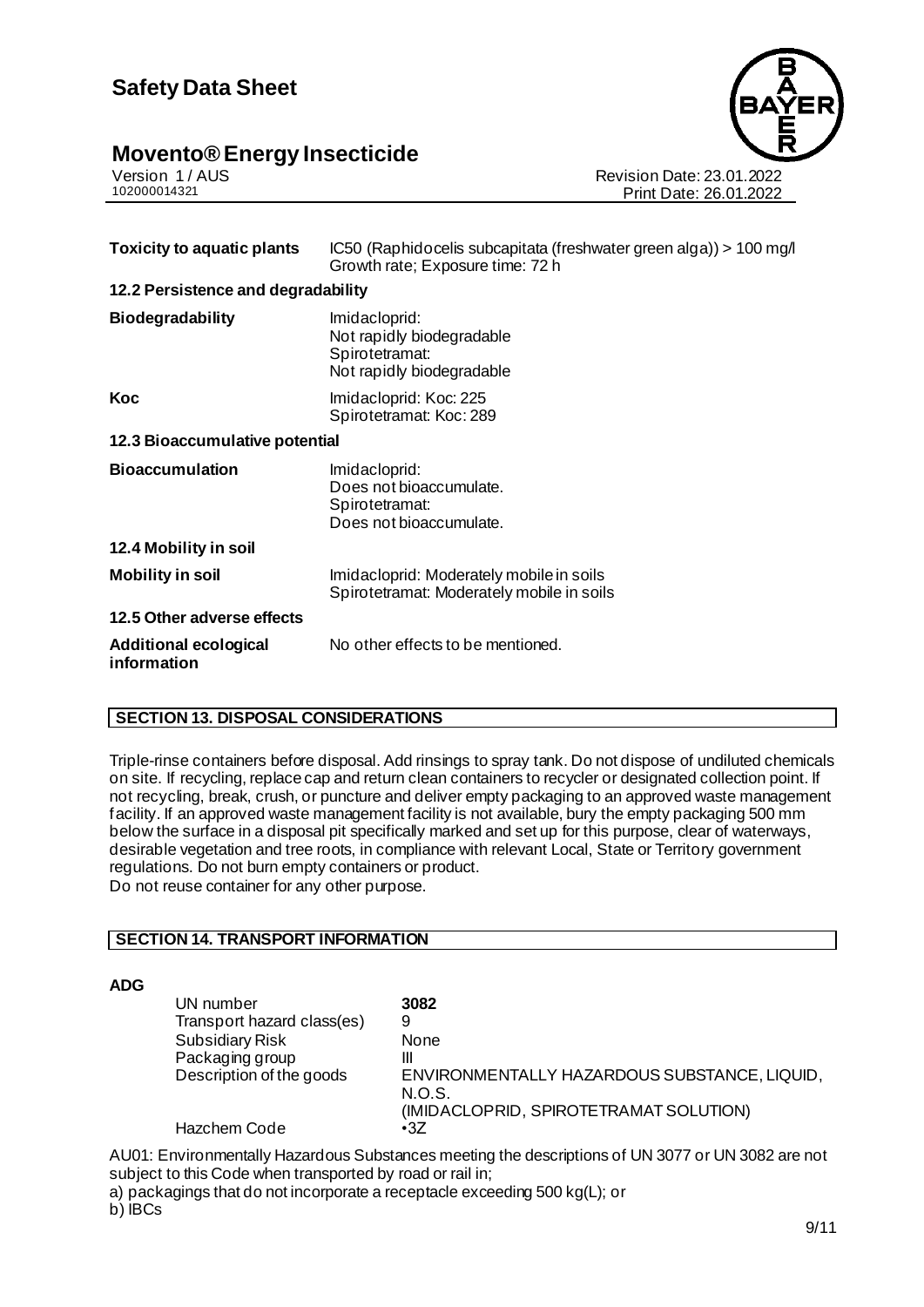

Revision Date: 23.01.2022 Print Date: 26.01.2022

#### **IMDG**

|             | UN number<br>Transport hazard class(es)<br><b>Subsidiary Risk</b><br>Packaging group<br>Marine pollutant<br>Description of the goods         | 3082<br>9<br>None<br>Ш<br><b>YES</b><br>ENVIRONMENTALLY HAZARDOUS SUBSTANCE, LIQUID,<br>N.O.S.<br>(IMIDACLOPRID, SPIROTETRAMAT SOLUTION) |
|-------------|----------------------------------------------------------------------------------------------------------------------------------------------|------------------------------------------------------------------------------------------------------------------------------------------|
| <b>IATA</b> | UN number<br>Transport hazard class(es)<br><b>Subsidiary Risk</b><br>Packaging group<br>Environm, Hazardous Mark<br>Description of the goods | 3082<br>9<br>None<br>Ш<br><b>YES</b><br>ENVIRONMENTALLY HAZARDOUS SUBSTANCE, LIQUID,<br>N.O.S.<br>(IMIDACLOPRID, SPIROTETRAMAT SOLUTION) |

#### **SECTION 15. REGULATORY INFORMATION**

Registered according to the Agricultural and Veterinary Chemicals Code Act 1994 Australian Pesticides and Veterinary Medicines Authority approval number: 70076

#### **SUSMP classification (Poison Schedule)**

Schedule 6 (Standard for the Uniform Scheduling of Medicines and Poisons)

#### **SECTION 16. OTHER INFORMATION**

**Trademark information** Movento® is a Registered Trademark of the Bayer Group.

#### **Abbreviations and acronyms**

| <b>ADN</b>     | European Agreement concerning the International Carriage of Dangerous Goods by<br><b>Inland Waterways</b>              |
|----------------|------------------------------------------------------------------------------------------------------------------------|
| <b>ADR</b>     | European Agreement concerning the International Carriage of Dangerous Goods by<br>Road                                 |
| <b>ATE</b>     | Acute toxicity estimate                                                                                                |
| AU OEL         | Australia. OELs. (Adopted National Exposure Standards for Atmospheric<br>Contaminants in the Occupational Environment) |
| CAS-Nr.        | <b>Chemical Abstracts Service number</b>                                                                               |
| <b>CEILING</b> | Ceiling Limit Value                                                                                                    |
| Conc.          | Concentration                                                                                                          |
| EC-No.         | European community number                                                                                              |
| ECx            | Effective concentration to x %                                                                                         |
| <b>EINECS</b>  | European inventory of existing commercial substances                                                                   |
| <b>ELINCS</b>  | European list of notified chemical substances                                                                          |
| EN.            | European Standard                                                                                                      |
| EU             | European Union                                                                                                         |